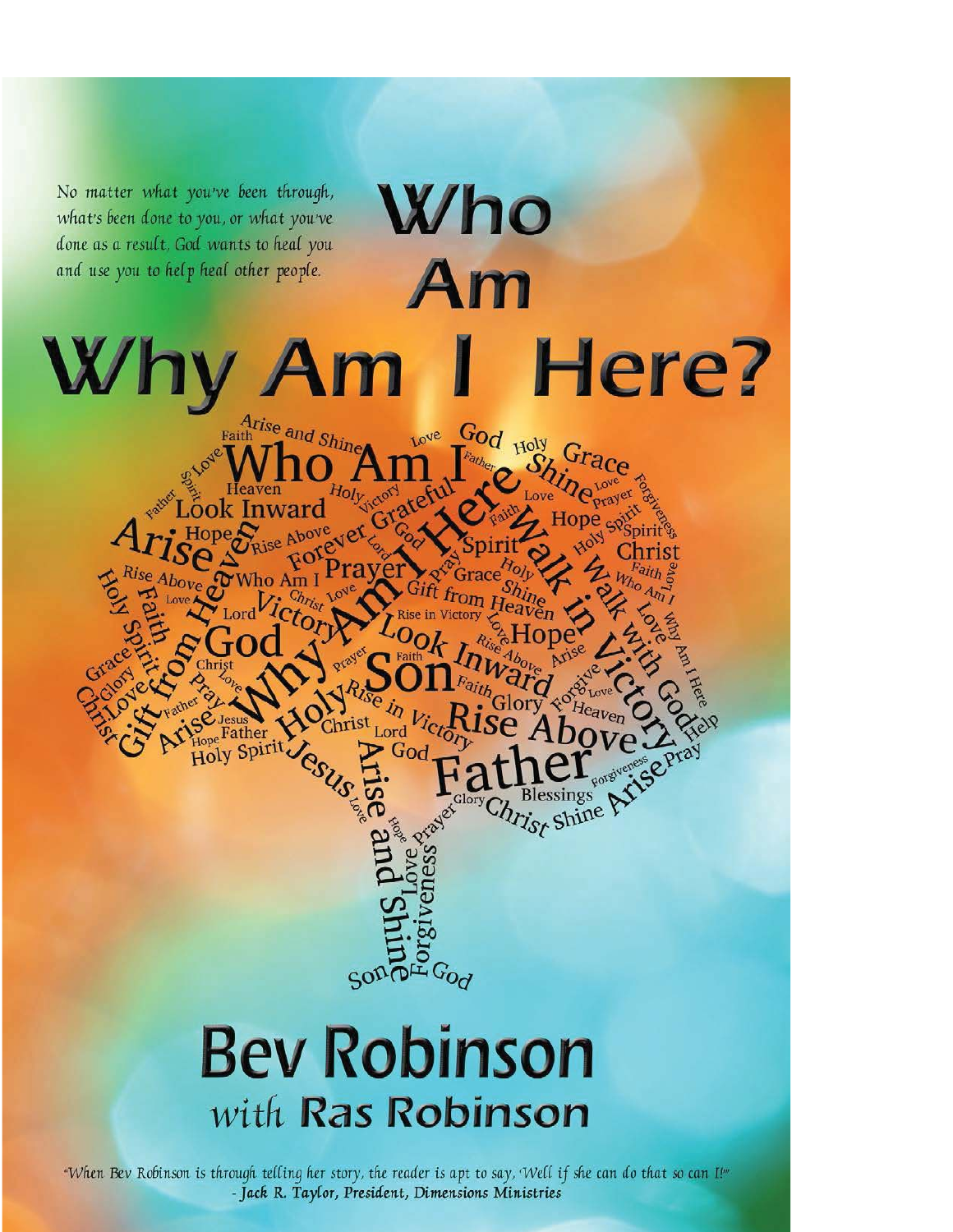© Copyright 2012. Revised 2014. Fullness In Christ Ministries, Inc.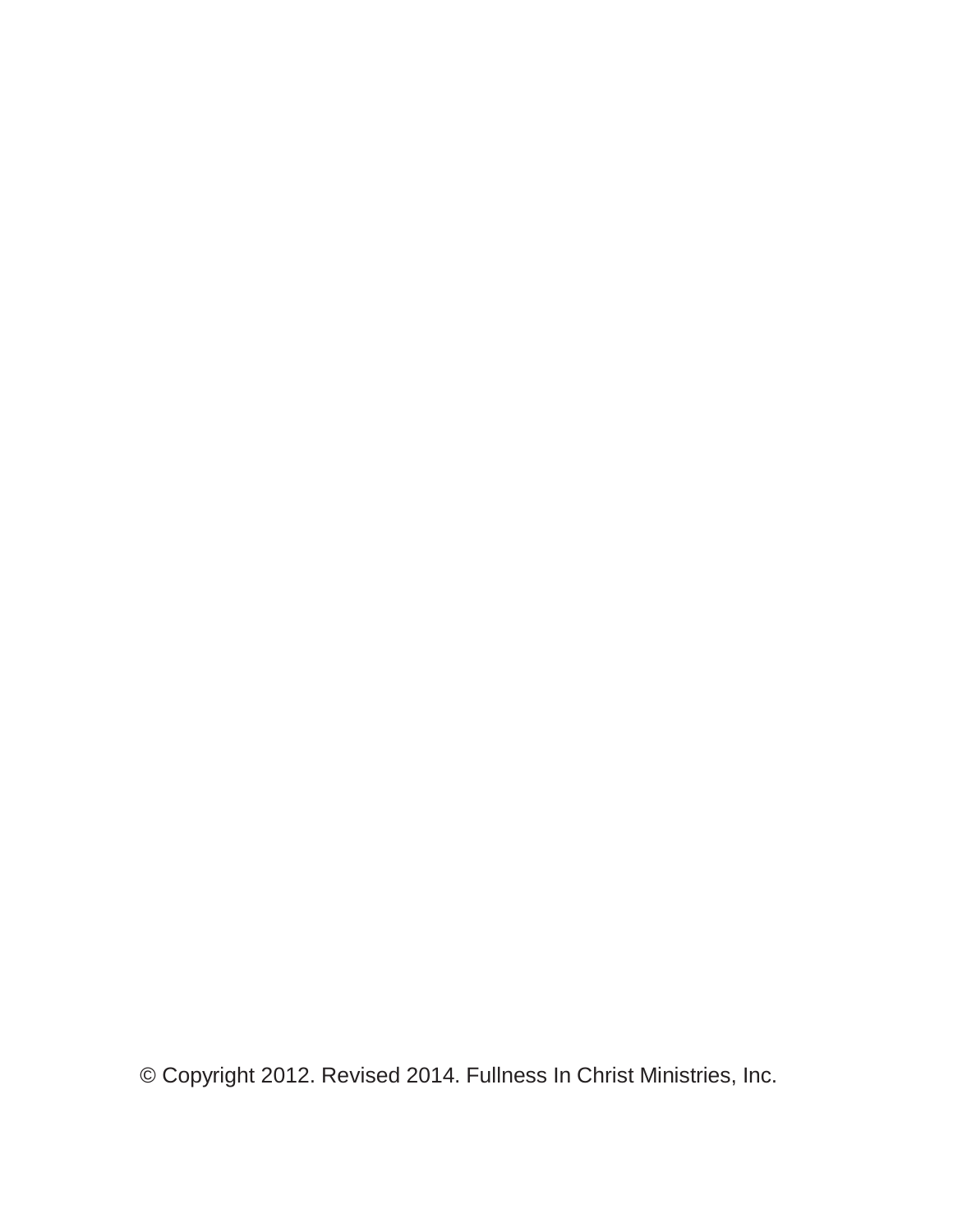## **TABLE OF CONTENTS**

#### **FOREWORD DEDICATIONS PREFACE ACKNOWLEDGMENTS**

| <b>SECTION I</b>  |                                      |
|-------------------|--------------------------------------|
| <b>CHAPTER</b>    | <b>NO ORDINARY PERSON</b>            |
| <b>CHAPTER</b> 2: | <b>THE NEW YOU</b>                   |
| <b>CHAPTER 3:</b> | <b>ROOTS AND FRUITS</b>              |
| <b>CHAPTER</b> 4: | IT'S AN INSIDE JOB: THE THREE IN ONE |

#### **SECTION II**

| <b>CHAPTER 5:</b>    | THE GREAT EXCHANGE                 |
|----------------------|------------------------------------|
| <b>CHAPTER</b><br>6: | <b>AMAZING GRACE</b>               |
| <b>CHAPTER 7:</b>    | <b>GET GROWING</b>                 |
| <b>CHAPTER</b><br>8: | THE POWER OF WORDS                 |
| <b>CHAPTER 9:</b>    | <b>INTIMACY WITH THE FATHER</b>    |
| <b>CHAPTER 10:</b>   | <b>WHO IS PUSHING THE BUTTONS?</b> |
| <b>CHAPTER 11:</b>   | <b>OPEN BOOK TEST</b>              |
|                      |                                    |

#### **SECTION III**

| <b>CHAPTER 12:</b> | <b>WHO IS IN CONTROL HERE?</b>             |
|--------------------|--------------------------------------------|
| <b>CHAPTER 13:</b> | <b>WHOLENESS IN LIFE DEPENDS ON CHANGE</b> |
| <b>CHAPTER 14:</b> | <b>COMPARISON: THE ENEMY OF CHANGE</b>     |
| <b>CHAPTER 15:</b> | <b>ANGER IS JUST ANOTHER BEACH BALL</b>    |
| <b>CHAPTER 16:</b> | <b>FEAR, THE LOOMING MONSTER</b>           |

#### **SECTION IV**

| <b>CHAPTER 17:</b> | <b>LOVE ONE ANOTHER</b>                        |
|--------------------|------------------------------------------------|
| <b>CHAPTER 18:</b> | THE LAW OF CIRCULATION                         |
| <b>CHAPTER 19:</b> | <b>RELEASING INNER VOWS</b>                    |
| <b>CHAPTER 20:</b> | <b>FORGIVENESS: THE GIFT THAT KEEPS GIVING</b> |
| <b>CHAPTER 21:</b> | WHY IN THE WORLD DID THIS HAPPEN?              |
| <b>CHAPTER 22:</b> | <b>LIVING NATURALLY IN THE SUPERNATURAL</b>    |

#### **ABOUT THE AUTHORS OTHER WORKS BY THE AUTHORS RELATED LINKS**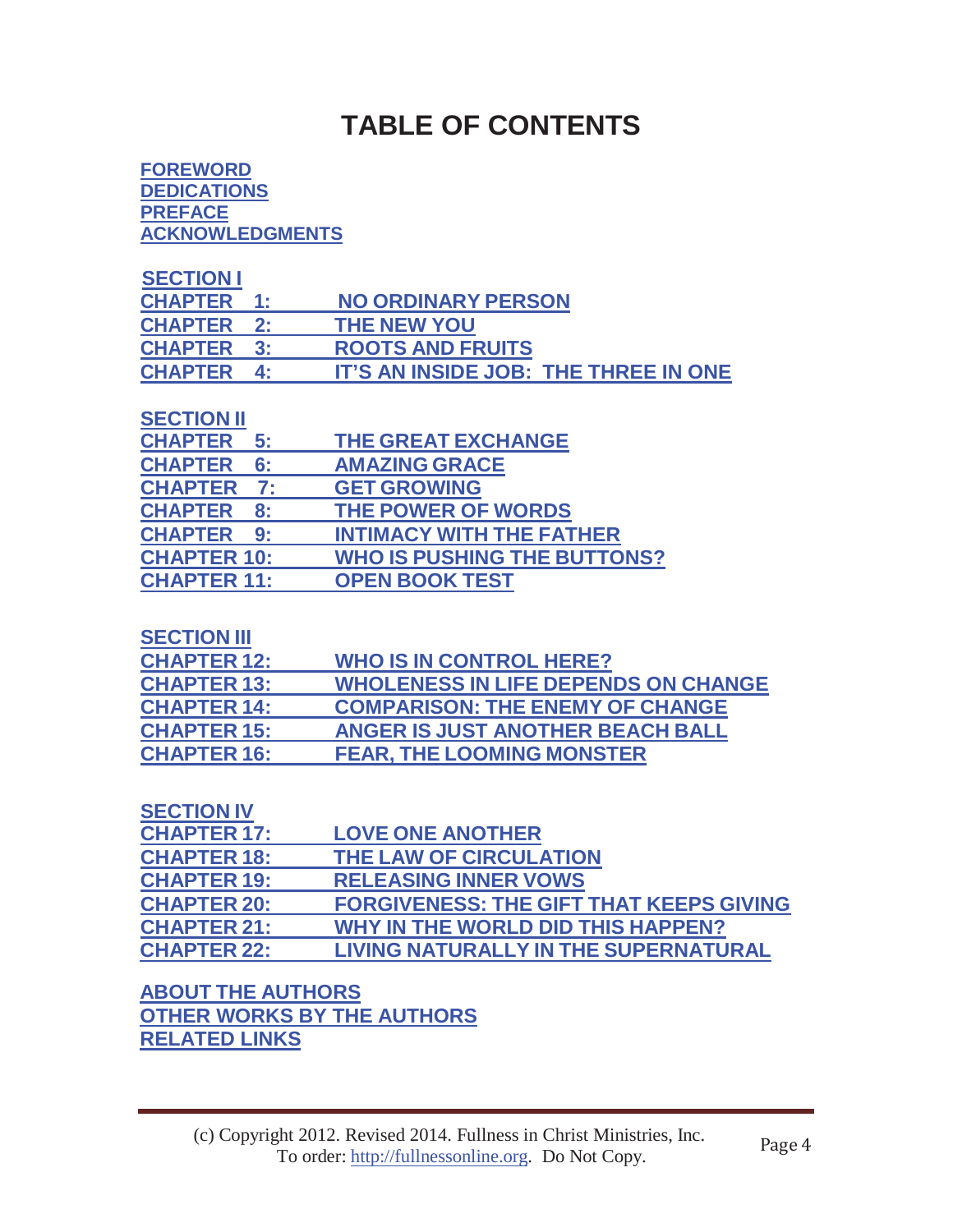#### **Foreword by Jack R Taylor**

I have read many testimony-type books that, while interesting, have limited scopes of influence and interest. I find this book by my friends Ras and Bev Robinson, providing an almost unlimited potential for blessing as well as human interest. Any one of a dozen subjects relating to obstacles in maximizing life would make it a worthwhile read. These obstacles have been addressed in easily understood first-person terms and the study provides a practical guide to a truly overcoming life.

Here is a fast-moving, hard-hitting, gut level confrontation with self-defeating behaviors in which we have all found ourselves engaged, and when Bev is through telling her story-lesson, the reader is apt to say, "Well if she can do that so can I!" Thank you, Bev, for your willingness to be vulnerable and to speak plainly, sometimes with "disarming rawness."

I like the wide range of emotional appeals. About the time I was ready to be lost in pity, I would read something that struck me really funny and find myself laughing instead.

The dark threads of Bev's early life blend into beautiful patterns of form and color and move toward a beautiful tapestry we all admire.

I recommend *Who Am I and Why Am I Here?* as a must read.

#### **Jack R. Taylor, President**

Dimensions Ministries Melbourne FL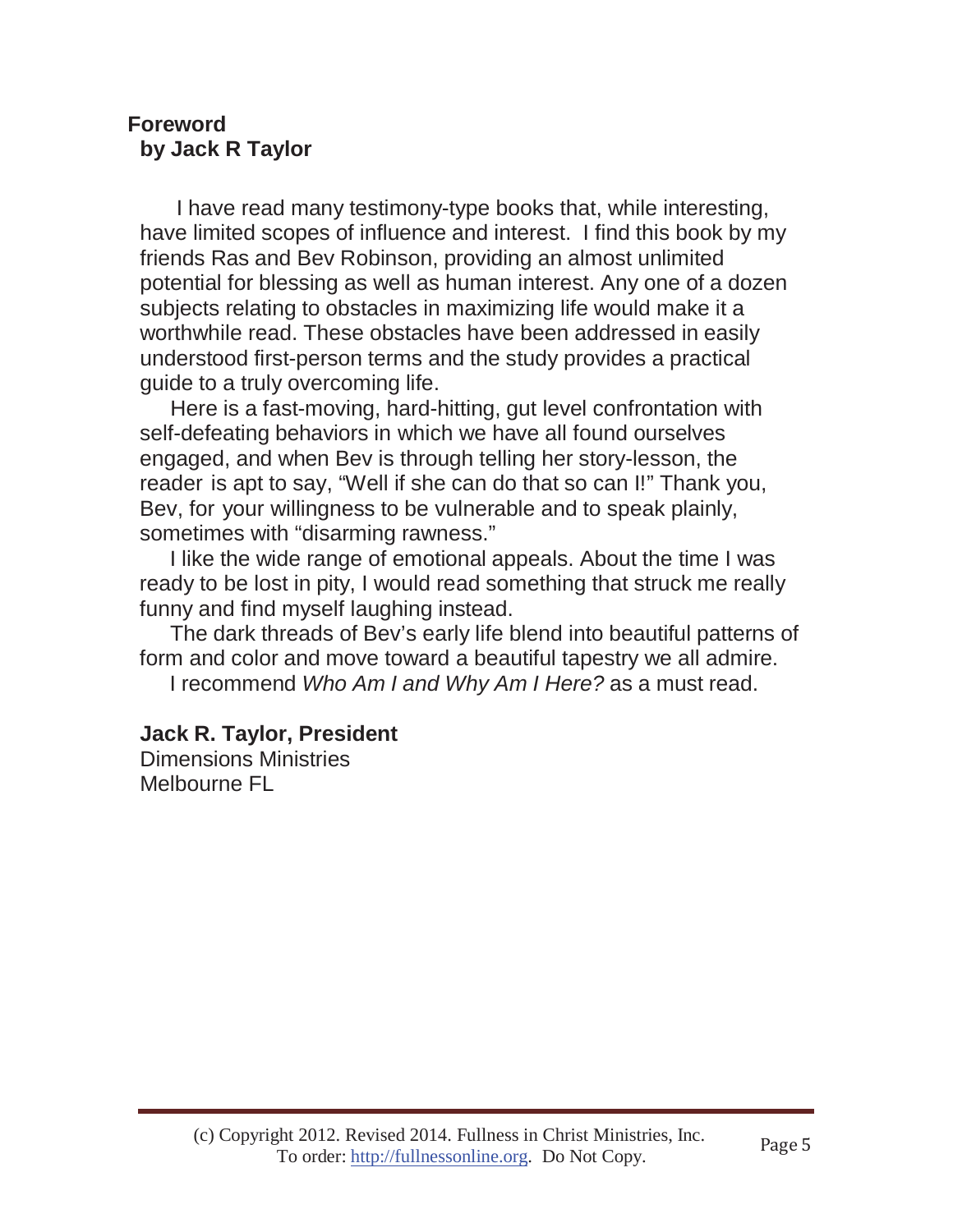### **Dedications**

I dedicate this book to my family, my children, grandchildren and great grandchildren. There are seventeen of us now. Seventeen stockings hang on the fireplace to fill at Christmas. The stockings show our family tree. I make a new one at each birth of a child. In those stockings, no one knows who gives what to whom. We each play Santa with one another and that is the way it should be.

Ras and Bev Robin and Jonas Kevin and Jeanette Joshua and April, Rebekah and Dennis, Rachel and Shane, Katy. Bryce, Jaxon, Cade, Heidi

Never in my wildest dreams could I think family could be so good. There are many blessings and as in any family there are also challenges which arise from time to time among ourselves. We work them through with honesty, integrity and love and continue believing the best about each other. We celebrate each other's birthday in grand style affirmation which says to each how important each is to the other.

Lord, thank you for my family. May each generation love You more than the previous generation.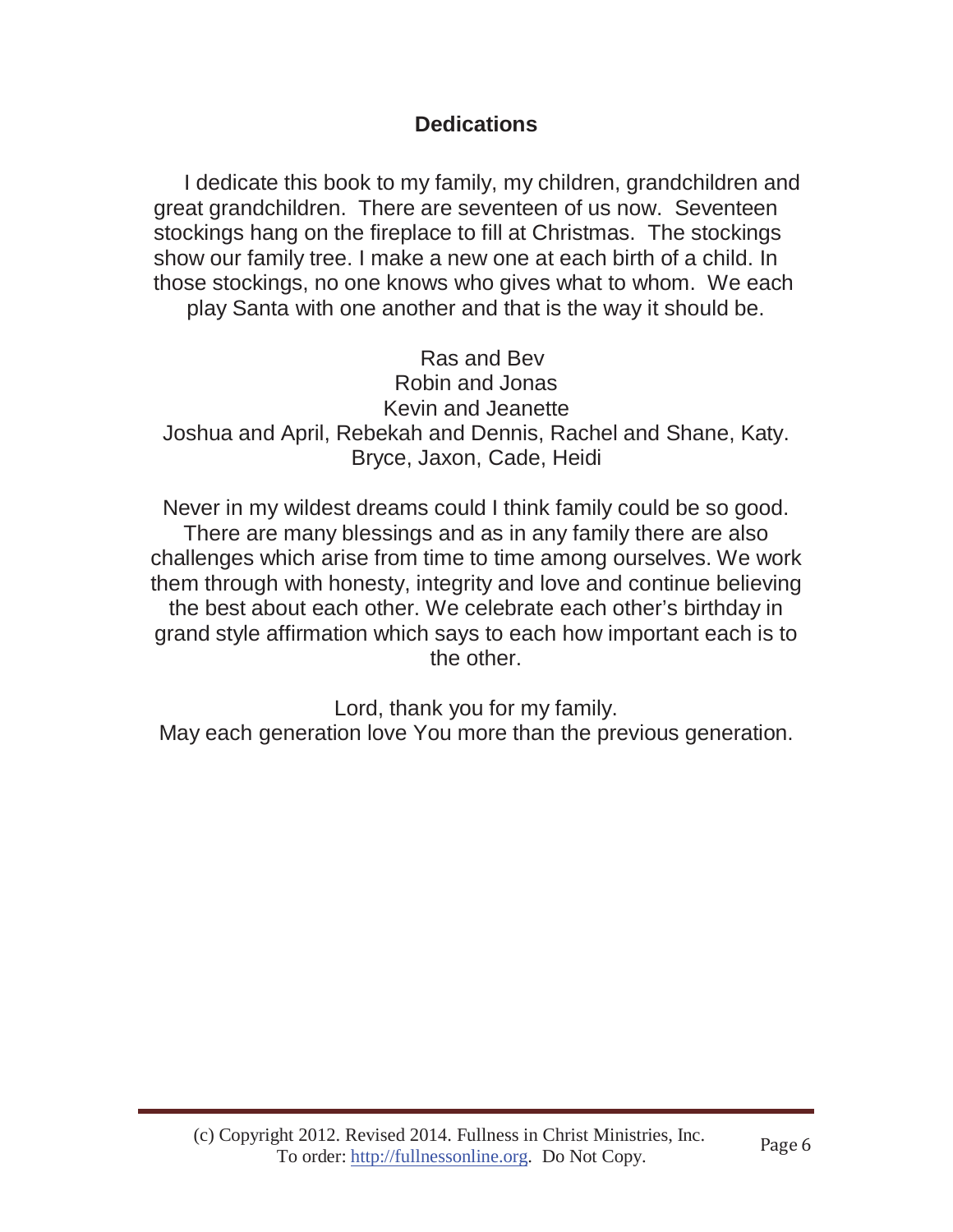#### **PREFACE**

I have heard many people say they would like to write a book one day, and quite a few have told me through the years that I should write a book, but I never had the desire. I thought it would be terribly boring to sit before a keyboard trying to organize thoughts enough to put them on paper. Encouragement from others finally gave me the impetus to start writing. I haven't found it boring at all. In fact, I have found it very challenging and hard. Once I started and was in the midst of writing I read one day a Scripture that expressed the way I was feeling.

*"O, LORD, my heart is not proud, nor my eyes haughty; Nor do I involve myself in great matters, Or in things too difficult for me." (Psalm 131:1)*

Writing has certainly been difficult for me. I'm not gifted in organization and writing, especially writing a book, requires much organization of ideas and themes. Actually, I didn't even learn to type until just a few years ago. When writing papers in college, I would take a sample of my handwriting and appeal to the professor that I didn't type (and didn't have the money to pay a typist). Somehow, I got by with it. I think since I was working toward microbiology and chemistry degrees, my professors were not as strict about how my work was presented as they were on what was presented.

I have found writing to be a lot like having a baby. The idea of conception is fun. The realization you are pregnant is exciting. The rest of the months alternate between morning sickness, the glow of life within, it's too late to turn back, what in the world were we thinking, the expectation of birth, and the fierce determination to deliver the goods.

God's answer to my finding writing too difficult for me was found in Scripture like most things that have been difficult for me,

*"Behold, I am the LORD, the God of all flesh; is anything too difficult for Me?" (Jeremiah 32:27)*

Well, Lord, I guess it isn't! That's one important message of this book—nothing is too difficult for God. Everything we do, believing it to

<sup>(</sup>c) Copyright 2012. Revised 2014. Fullness in Christ Ministries, Inc. To order: http://fullnessonline.org. Do Not Copy.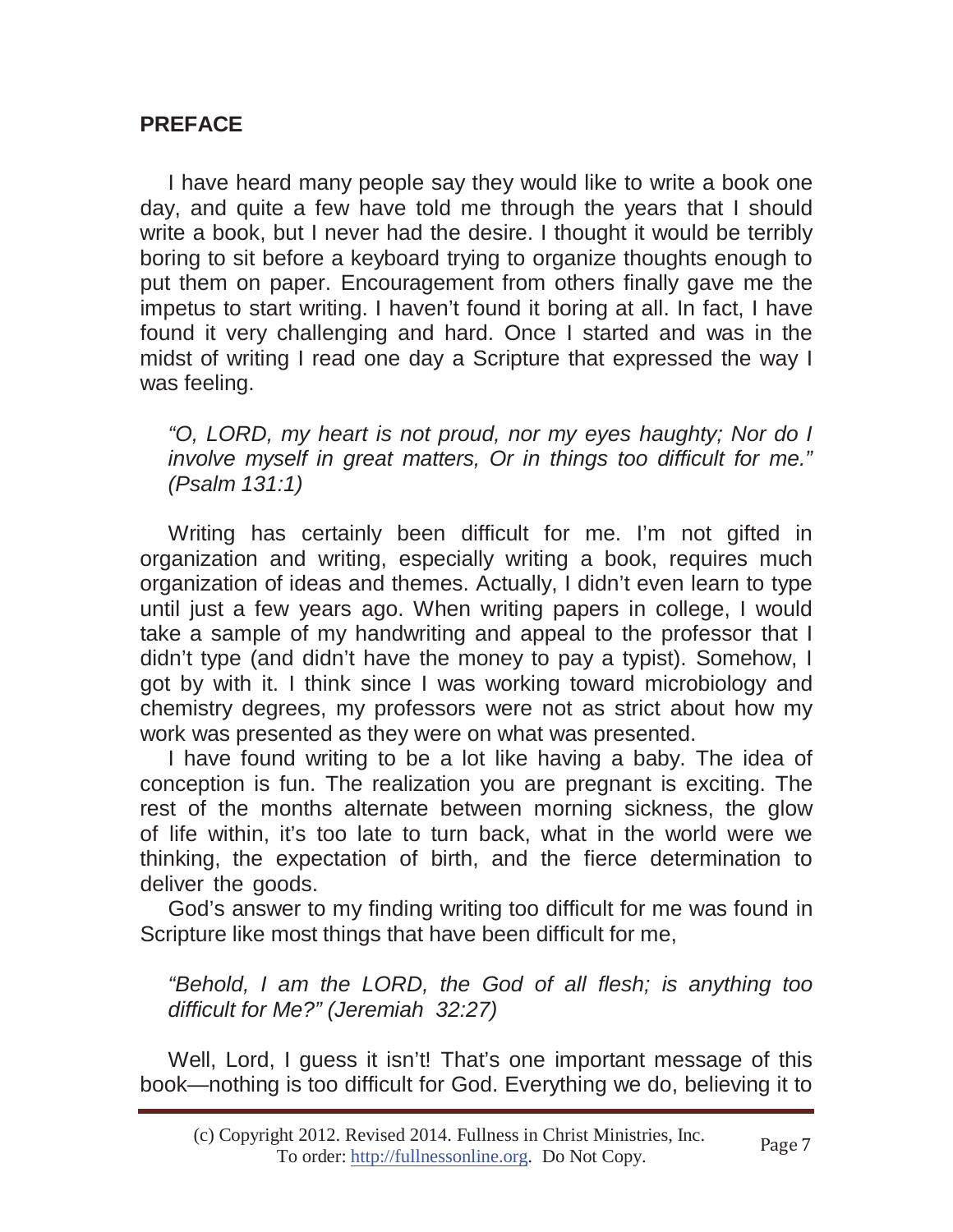be of eternal value, is too difficult for us and requires the presence and power of the Lord. Only when we come to that realization will we be on our way to knowing who we are and why we are here.

This effort would be incomplete without the section "A New You." There is no one whom I have heard teach this subject with more life and balance than Ras, my husband. He has loved me and I have loved him into growing into more of what God wants each of us to be—healthy, whole loving persons.

What we desire to get across to you in this book is that, no matter what hardships you have gone through in your life, God desires you to know how much He loves you. He wants to heal any emotional pain you might have and transform you into a healthy loving person. He wants you to help heal others into healthy, loving persons. He desires you to love Him with all your being and love others as much as you do yourself. If you are not loving yourself, then you will always be looking for love. You won't be giving love to God and to others. Our prayer for you as you read is that this book will help you to love God with all your heart and love others as you do yourself. Be blessed as you take the journey ahead.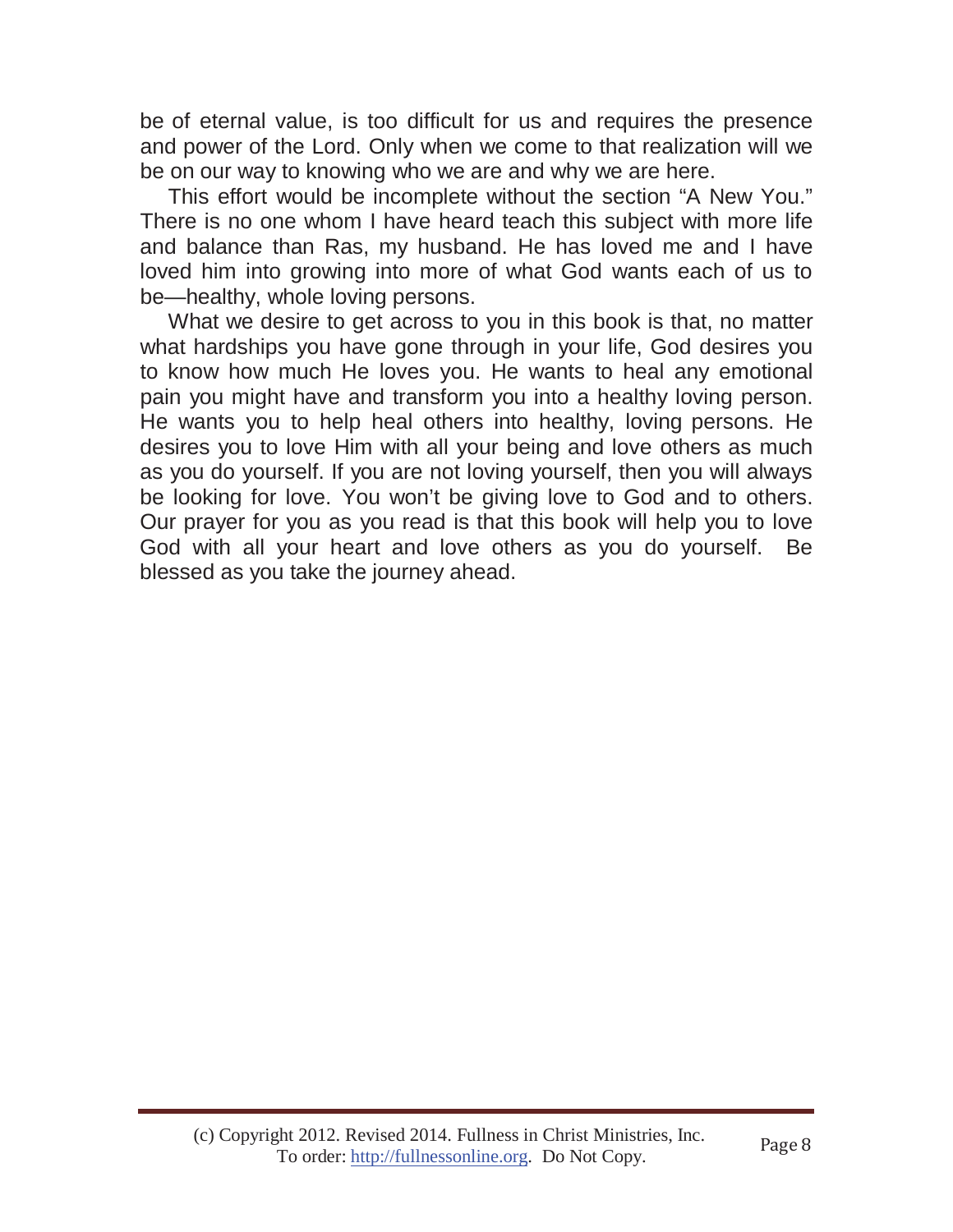### **Acknowledgments**

I know this may appear a little super spiritual and like the small child in Sunday school who answers Jesus to every question asked. But I do it anyway and acknowledge that Jesus Christ is the most important person in my life. God, Jesus and the Holy Spirit has changed my life. I can't imagine where I would be had I not given Him the controls. Thank You Lord. I am forever grateful. I love You.

I acknowledge and appreciate my husband Ras first of all. He is the love of my life, my greatest encourager and one who can get things of importance done. I have said of him often he lays a track on which the rest of the train runs. It is through him that God has done most of the healing in my life. I have watched him as he has loved our family and also reached out beyond and loved and helped heal others.

Our children, Robin and Kevin, are the delights of my life. They bring me much pleasure. Ras and I did a lot of things wrong in parenting as well as a few things right, but through the years as we followed the Lord He reinforced what we did right and corrected much of what we did wrong. To see how much they love and serve the Lord and His people is a delight to their mother.

Kathy Bohlin my friend who has worked with us for 36 years I could not do without. Many times I have called out, "Kathy! Please come help me." She has never failed to come or complained in coming.

Many thanks to Peggy Morton and Lynn Oakley. To Peggy, who got the Scriptures all in one style. I don't know which key I hit to make them go awry, but something happened. Lynn, your reading kept me from repetition and helped in getting things in good order, whether I thought it, taught it or wrote it.

I don't believe this book would have ever been produced without Farrar Moore and Sheryl (BC) Cook. They took a very rough manuscript and rearranged it into readable sections and grammatical syntax without changing my style. They both have had patience as I changed and changed again what and how I wanted

<sup>(</sup>c) Copyright 2012. Revised 2014. Fullness in Christ Ministries, Inc. To order: http://fullnessonline.org. Do Not Copy.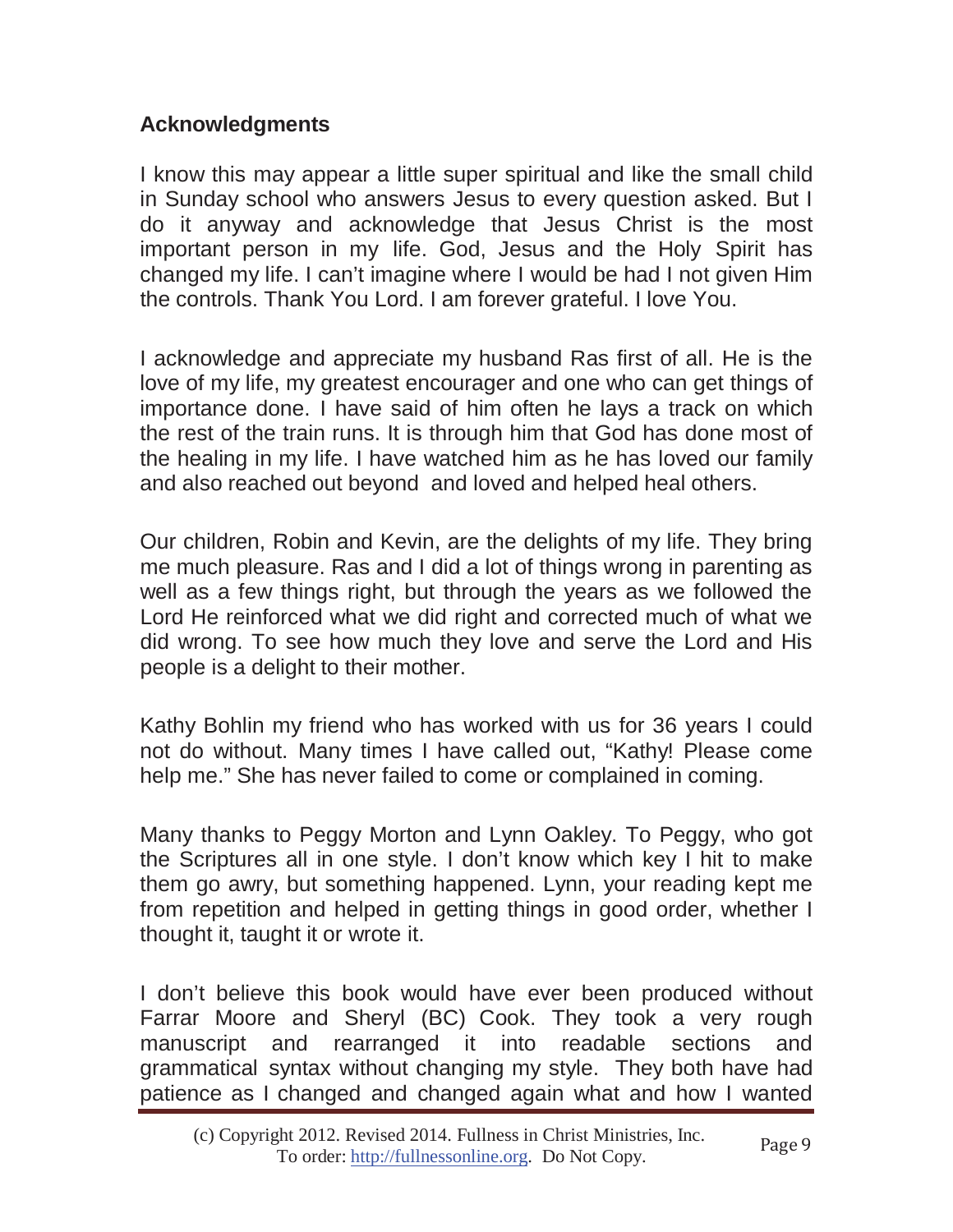to say things. They are very smart girls. Together they had previously compiled a textbook of nuclear physics, so I figured they could handle my humble writings. @ Thank you, girls.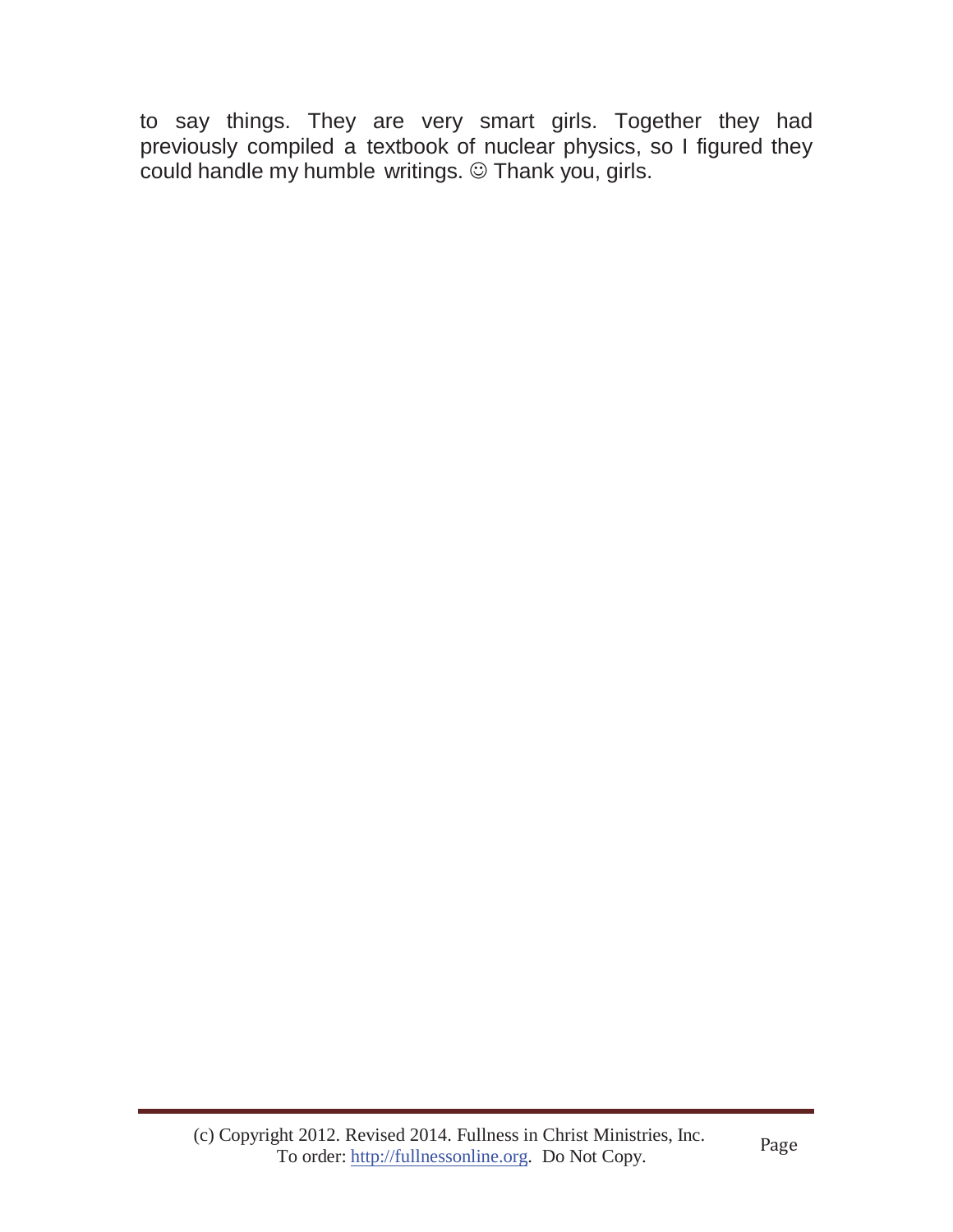# *Section I*

When you look on a map for travel directions, you first have to find out where you are before you can see what direction to go. This section will help you find out where you are. Much of finding out where you are is knowing where you have been.

Follow my example given in this first section and take a look at yourself. Paul says, in I Corinthians 11, to examine yourself. Before repentance and change can occur, we must face the truth of where we were and where we are. Not until we recognize reality according to our perception, can we change to the reality of God according to His Word. He says:

*"For I know the plans that I have for you," declares the LORD, plans for welfare and not for calamity to give you a future and a hope." (Jeremiah 29:11)*

God has designed us as a magnificent organism. When our parts are operating correctly, they work peacefully in marvelous harmony. The body, soul, and spirit are each distinct and yet are one just as the Father, Son, and Holy Spirit are each distinct, and yet they too are One. This is an exciting mystery that can only be revealed by God. As you read this first section, let Him show you that wherever you may be on your journey, you are no ordinary person.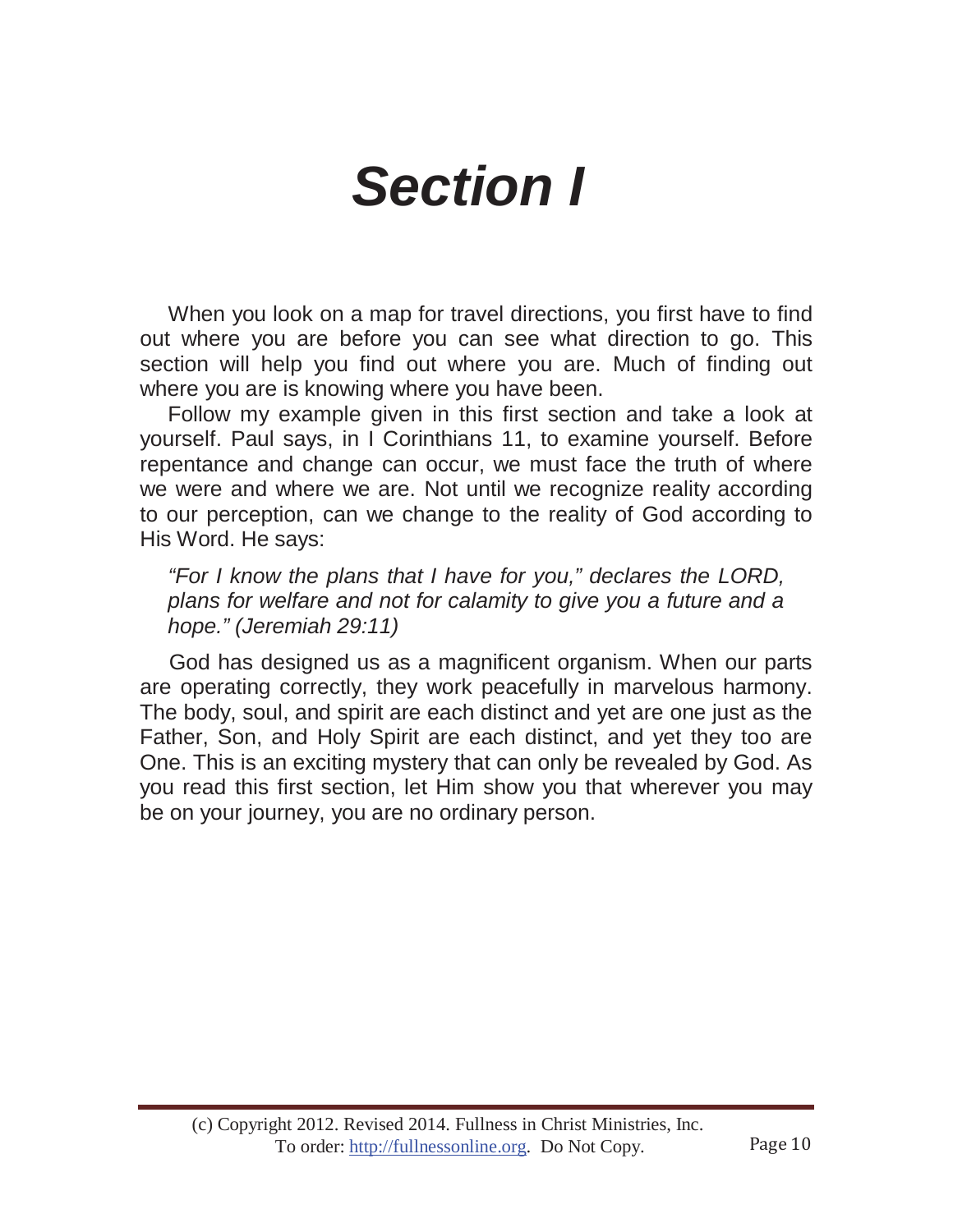### **CHAPTER 1: NO ORDINARY PERSON**

One day, while driving to the office, I read a bumper sticker that said, "This is no ordinary housewife you're dealing with." I pulled alongside the driver of the van and there sat this diminutive, young woman, unaware that God was speaking to someone through her bumper sticker. I imagined that she was on her way to work, the cleaners, or shopping, or to pick up a sick kid from school, or to see her grandmother in the nursing home. Wherever she was going, this was no ordinary woman. Neither are you an ordinary woman or man if you have turned your life over to God by trusting Jesus.

God really helped me in an interesting way to understand that I am no ordinary person. A few years ago, I was in Graceland Baptist Church in New Albany, Indiana, getting ready to teach in a conference. Norma Lindley, a lady in the church, came up to me and told me that God was going to give me a handle on something while I was there. That set the stage for the following life-changing situation.

Lenny Surowski, a former tennis coach, was on staff at Graceland, where he led their evangelism outreach. I had been told what a good coach he was. I knew Lenny and his wife Katie to be really fine people, but I had never experienced Lenny's tennis teaching skills. I had scheduled a lesson during the week of the conference and could hardly wait. I had never had a tennis lesson. My tennis ability was the result of God-given natural athletic ability and a lot of energy. I was so excited about the tennis lesson as I finished teaching that morning.

But, as I was changing into tennis clothes anxious thoughts came, "I hope this lesson doesn't mess me up. I play pretty good tennis now—at least I enjoy it. He may change my grip or swing and cause me not to enjoy tennis as much. I may spend more time perfecting what I do wrong rather than enjoying the game. This may mess up my God-given ability."

My thoughts went on and on as I made my way to the court. By the time I got there, the thought even crossed my mind, "I wonder if I did the right thing in scheduling this lesson."

Lenny was so nice and pleasant, telling me to just relax, and he would hit me some balls to see how I played.

"Uh, ohhh . . . I hope he doesn't think I can play like an expert. I probably have done the wrong thing in arranging this lesson," I

<sup>(</sup>c) Copyright 2012. Revised 2014. Fullness in Christ Ministries, Inc. To order: http://fullnessonline.org. Do Not Copy. Page 12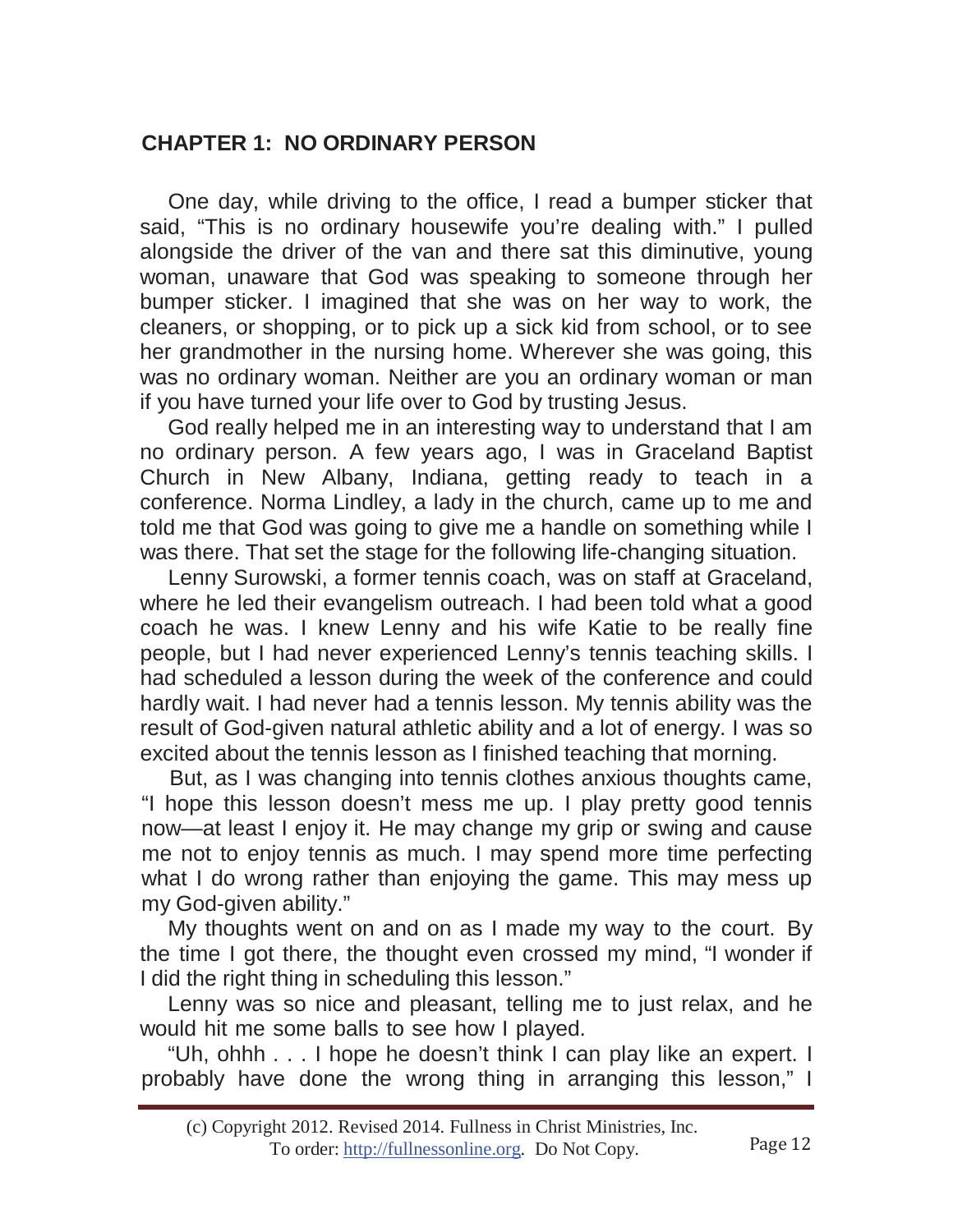thought again.

After hitting me a few balls, Lenny said, "Just relax and keep your eyes on the ball. I want to see what kind of person you are. Right now let's see if you are a body person. When I tell you to stop, freeze and tell me exactly what position your body is in."

He said, "Stop."

But I couldn't tell what he needed. Apparently, he was looking for more information than I knew to give him.

"I want to see if you are a racquet person," countered Lenny.

Again the same instruction, "Freeze when I tell you to stop and tell me exactly what direction your racquet is in."

Again, I didn't supply the correct information to be a racquet person. At this point, I began to get really nervous, and I was not only hitting the balls over the net, they were going over the back fence!

The next to the last thing he tried was to see if I was a blur person. Lenny continued to assure me all was going well, but I was feeling like a failure. Surely, I could be a blur person.

Lenny said, "When the ball is hit by the racquet, it leaves with such speed that all you can see is a blur. How far out is the blur from your racquet?"

He hit a ball to me—the ball hit the racquet. Oh, meeeee, I couldn't see a blur. I saw the ball all the way out as it left the racquet. I felt like lying, but that wouldn't work because then I would have to follow through on further instructions.

I finally said, "Lenny, I can't see a blur."

I felt like getting a cramp and going off the court. I was embarrassed at not even being able to see a blur.

Lenny, the good coach he is, didn't show any concern.

"Let's try one more thing." (I felt like the last one being chosen to be on the playground team.) "Watch the seams as the ball spins. When I hit it, when it bounces, when it falls on the ground and rolls around, when it leaves your racquet, keep your eyes on the seams at all times."

Could I evermore do that? Yes, yes, I could see those seams! I kept my eyes glued on the seams of the ball and began to hit tennis shots like I had never hit in my life. I hadn't done anything different except watch those seams. Just as he said, I watched the seams, not taking my eyes off the ball.